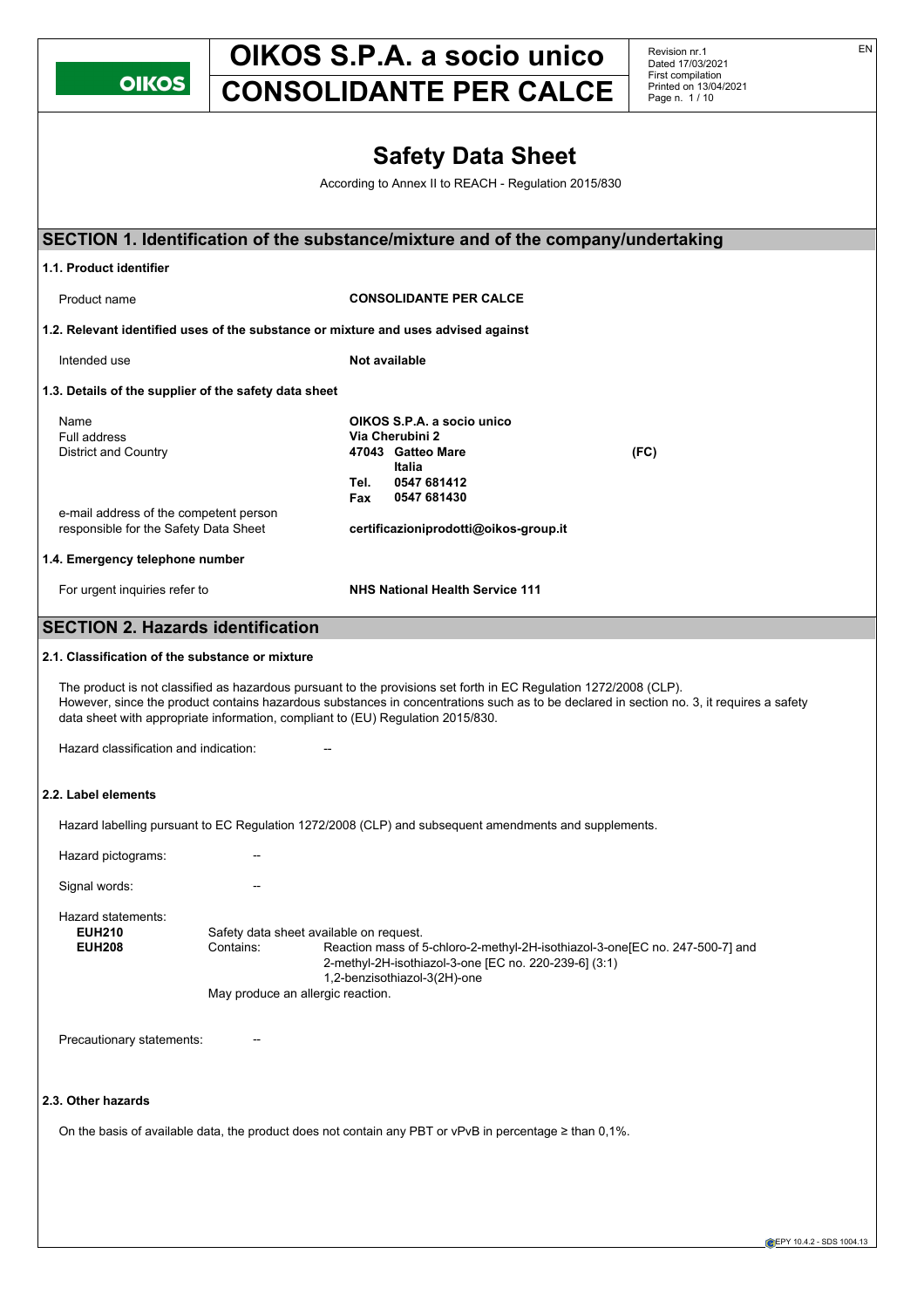

Revision nr.1 Dated 17/03/2021 First compilation Printed on 13/04/2021 Page n. 2 / 10

## **SECTION 3. Composition/information on ingredients**

#### **3.2. Mixtures**

Contains:

| <b>Identification</b> | $x =$ Conc. $%$                    | Classification 1272/2008 (CLP)                                                                                                                                                                            |
|-----------------------|------------------------------------|-----------------------------------------------------------------------------------------------------------------------------------------------------------------------------------------------------------|
|                       | 1,2-benzisothiazol-3(2H)-one       |                                                                                                                                                                                                           |
| CAS                   | 2634-33-5<br>$0.01 \le x \le 0.03$ | Acute Tox. 2 H330, Acute Tox. 4 H302, Eye Dam. 1 H318, Skin Irrit. 2 H315,<br>Skin Sens. 1 H317, Aquatic Acute 1 H400 M=1, Aquatic Chronic 2 H411                                                         |
| EC.                   | 220-120-9                          |                                                                                                                                                                                                           |
| <i>INDEX</i>          | 613-088-00-6                       |                                                                                                                                                                                                           |
| Reg. no.              | 01-2120761540-60                   |                                                                                                                                                                                                           |
|                       |                                    | Reaction mass of 5-chloro-2-methyl-2H-isothiazol-3-one [EC no. 247-500-7] and 2-methyl-2H-isothiazol-3-one [EC no. 220-239-6]                                                                             |
| (3:1)                 |                                    |                                                                                                                                                                                                           |
| CAS                   | 55965-84-9                         | $0.0014 \le x \le 0.0014$ Acute Tox. 1 H330, Acute Tox. 2 H310, Acute Tox. 3 H301, Skin Corr. 1B H314,<br>Eye Dam. 1 H318, Skin Sens. 1 H317, Aquatic Acute 1 H400 M=100,<br>Aquatic Chronic 1 H410 M=100 |
| EC.                   | 611-341-5                          |                                                                                                                                                                                                           |
| <b>INDEX</b>          | 613-167-00-5                       |                                                                                                                                                                                                           |
| Reg. no.              | 01-2120764691-48                   |                                                                                                                                                                                                           |

The full wording of hazard (H) phrases is given in section 16 of the sheet.

## **SECTION 4. First aid measures**

## **4.1. Description of first aid measures**

EYES: Remove contact lenses, if present. Wash immediately with plenty of water for at least 30-60 minutes, opening the eyelids fully. Get medical advice/attention.

SKIN: Remove contaminated clothing. Rinse skin with a shower immediately. Get medical advice/attention.

INGESTION: Have the subject drink as much water as possible. Get medical advice/attention. Do not induce vomiting unless explicitly authorised by a doctor.

INHALATION: Get medical advice/attention immediately. Remove victim to fresh air, away from the accident scene. If the subject stops breathing, administer artificial respiration. Take suitable precautions for rescue workers.

### **4.2. Most important symptoms and effects, both acute and delayed**

Specific information on symptoms and effects caused by the product are unknown.

## **4.3. Indication of any immediate medical attention and special treatment needed**

Information not available

## **SECTION 5. Firefighting measures**

## **5.1. Extinguishing media**

SUITABLE EXTINGUISHING EQUIPMENT The extinguishing equipment should be of the conventional kind: carbon dioxide, foam, powder and water spray. UNSUITABLE EXTINGUISHING EQUIPMENT None in particular.

## **5.2. Special hazards arising from the substance or mixture**

HAZARDS CAUSED BY EXPOSURE IN THE EVENT OF FIRE Do not breathe combustion products.

#### **5.3. Advice for firefighters**

#### GENERAL INFORMATION

Use jets of water to cool the containers to prevent product decomposition and the development of substances potentially hazardous for health. Always wear full fire prevention gear. Collect extinguishing water to prevent it from draining into the sewer system. Dispose of contaminated water used for extinction and the remains of the fire according to applicable regulations. SPECIAL PROTECTIVE EQUIPMENT FOR FIRE-FIGHTERS

Normal fire fighting clothing i.e. fire kit (BS EN 469), gloves (BS EN 659) and boots (HO specification A29 and A30) in combination with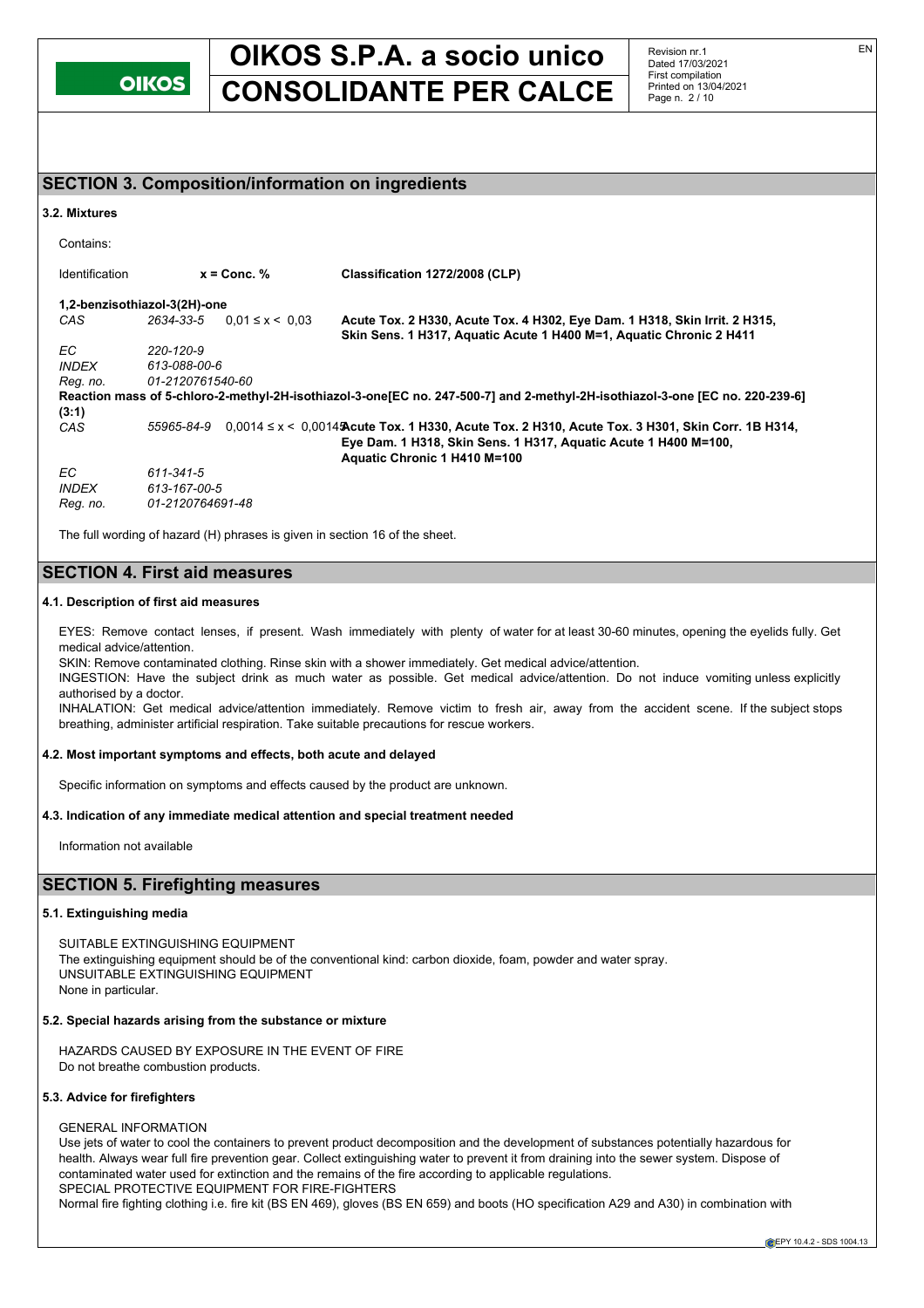

Revision nr.1 Dated 17/03/2021 First compilation Printed on 13/04/2021 Page n. 3 / 10

self-contained open circuit positive pressure compressed air breathing apparatus (BS EN 137).

## **SECTION 6. Accidental release measures**

#### **6.1. Personal precautions, protective equipment and emergency procedures**

Block the leakage if there is no hazard.

Wear suitable protective equipment (including personal protective equipment referred to under Section 8 of the safety data sheet) to prevent any contamination of skin, eyes and personal clothing. These indications apply for both processing staff and those involved in emergency procedures.

## **6.2. Environmental precautions**

The product must not penetrate into the sewer system or come into contact with surface water or ground water.

#### **6.3. Methods and material for containment and cleaning up**

Collect the leaked product into a suitable container. Evaluate the compatibility of the container to be used, by checking section 10. Absorb the remainder with inert absorbent material.

Make sure the leakage site is well aired. Contaminated material should be disposed of in compliance with the provisions set forth in point 13.

## **6.4. Reference to other sections**

Any information on personal protection and disposal is given in sections 8 and 13.

## **SECTION 7. Handling and storage**

## **7.1. Precautions for safe handling**

Before handling the product, consult all the other sections of this material safety data sheet. Avoid leakage of the product into the environment. Do not eat, drink or smoke during use. Remove any contaminated clothes and personal protective equipment before entering places in which people eat.

#### **7.2. Conditions for safe storage, including any incompatibilities**

Store only in the original container. Store the containers sealed, in a well ventilated place, away from direct sunlight. Keep containers away from any incompatible materials, see section 10 for details.

### **7.3. Specific end use(s)**

Information not available

## **SECTION 8. Exposure controls/personal protection**

#### **8.1. Control parameters**

| Normal value in fresh water  |          |                                                                                                                                                                                                                                                    |            |       | 4,03                         | $\mu$ g/l          |          |
|------------------------------|----------|----------------------------------------------------------------------------------------------------------------------------------------------------------------------------------------------------------------------------------------------------|------------|-------|------------------------------|--------------------|----------|
| Normal value in marine water |          |                                                                                                                                                                                                                                                    |            |       | 403                          | ng/l               |          |
|                              |          |                                                                                                                                                                                                                                                    |            |       | 49,9                         | µg/kg              |          |
|                              |          |                                                                                                                                                                                                                                                    |            |       | 4.99                         | µg/kg              |          |
|                              |          |                                                                                                                                                                                                                                                    |            |       | 1,03                         | mq/l               |          |
|                              |          |                                                                                                                                                                                                                                                    |            |       |                              |                    |          |
|                              |          |                                                                                                                                                                                                                                                    |            |       |                              |                    |          |
| Acute                        | Acute    | Chronic                                                                                                                                                                                                                                            | Chronic    | Acute | Acute                        | Chronic            | Chronic  |
| local                        | systemic | local                                                                                                                                                                                                                                              | systemic   | local | systemic                     | local              | systemic |
|                              |          |                                                                                                                                                                                                                                                    | 1,2        |       |                              |                    | 6,81     |
|                              |          |                                                                                                                                                                                                                                                    | mg/m3      |       |                              |                    | mg/m3    |
|                              |          |                                                                                                                                                                                                                                                    | 345        |       |                              |                    | 966      |
|                              |          |                                                                                                                                                                                                                                                    | ug/kg bw/d |       |                              |                    | µg/kg    |
|                              |          |                                                                                                                                                                                                                                                    |            |       |                              |                    | bw/d     |
|                              |          | <b>Predicted no-effect concentration - PNEC</b><br>Normal value for fresh water sediment<br>Normal value for marine water sediment<br>Normal value of STP microorganisms<br>Health - Derived no-effect level - DNEL / DMEL<br>Effects on consumers |            |       | 1,2-benzisothiazol-3(2H)-one | Effects on workers |          |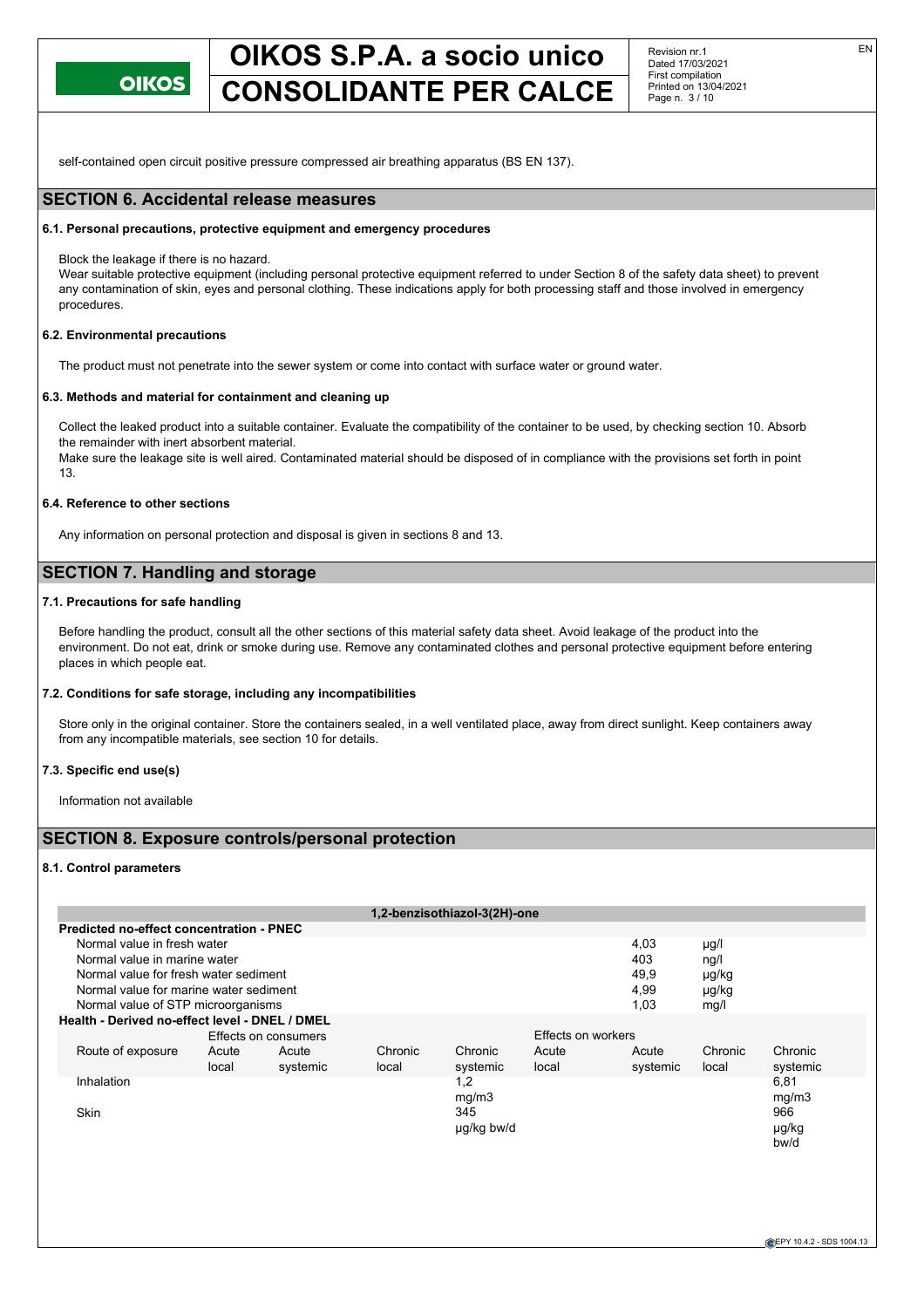

Revision nr.1 Dated 17/03/2021 First compilation Printed on 13/04/2021 Page n. 4 / 10

## **SECTION 8. Exposure controls/personal protection** ... / >>

## **Reaction mass of 5-chloro-2-methyl-2H-isothiazol-3-one[EC no. 247-500-7] and 2-methyl-2H-isothiazol-3-one [EC no.**

| 220-239-6] (3:1)                               |               |                      |            |            |                    |            |               |            |
|------------------------------------------------|---------------|----------------------|------------|------------|--------------------|------------|---------------|------------|
| Predicted no-effect concentration - PNEC       |               |                      |            |            |                    |            |               |            |
| Normal value in fresh water                    |               |                      |            |            |                    | 3,39       | $\mu$ g/l     |            |
| Normal value in marine water                   |               |                      |            |            |                    | 3,39       | $\mu$ g/l     |            |
| Normal value for fresh water sediment          |               |                      |            |            |                    | 27         | µg/kg         |            |
| Normal value for marine water sediment         |               |                      |            |            |                    | 27         | µg/kg         |            |
| Normal value of STP microorganisms             |               |                      |            |            |                    | 230        | $\mu$ g/l     |            |
| Health - Derived no-effect level - DNEL / DMEL |               |                      |            |            |                    |            |               |            |
|                                                |               | Effects on consumers |            |            | Effects on workers |            |               |            |
| Route of exposure                              | Acute         | Acute                | Chronic    | Chronic    | Acute              | Acute      | Chronic       | Chronic    |
|                                                | local         | systemic             | local      | systemic   | local              | systemic   | local         | systemic   |
| Oral                                           |               | 110                  |            | 90         |                    |            |               |            |
|                                                |               | µg/kg bw/d           |            | ug/kg bw/d |                    |            |               |            |
| Inhalation                                     | 40            | <b>NPI</b>           | 20         | <b>NPI</b> | 40                 | <b>NPI</b> | 20            | <b>NPI</b> |
|                                                | $\mu$ g/m $3$ |                      | $\mu$ g/m3 |            | $\mu$ g/m $3$      |            | $\mu$ g/m $3$ |            |
| Skin                                           |               | <b>NPI</b>           | <b>NPI</b> | <b>NPI</b> |                    | <b>NPI</b> | <b>NPI</b>    | <b>NPI</b> |

VND = hazard identified but no DNEL/PNEC available ; NEA = no exposure expected ; NPI = no hazard identified.

#### **8.2. Exposure controls**

As the use of adequate technical equipment must always take priority over personal protective equipment, make sure that the workplace is well aired through effective local aspiration.

When choosing personal protective equipment, ask your chemical substance supplier for advice.

Personal protective equipment must be CE marked, showing that it complies with applicable standards.

HAND PROTECTION

Protect hands with category III work gloves (see standard EN 374).

The following should be considered when choosing work glove material: compatibility, degradation, failure time and permeability.

The work gloves' resistance to chemical agents should be checked before use, as it can be unpredictable. The gloves' wear time depends on the duration and type of use.

SKIN PROTECTION

Wear category I professional long-sleeved overalls and safety footwear (see Regulation 2016/425 and standard EN ISO 20344). Wash body with soap and water after removing protective clothing.

EYE PROTECTION

Wear airtight protective goggles (see standard EN 166).

RESPIRATORY PROTECTION

If the threshold value (e.g. TLV-TWA) is exceeded for the substance or one of the substances present in the product, use a mask with a type B filter whose class (1, 2 or 3) must be chosen according to the limit of use concentration. (see standard EN 14387). In the presence of gases or vapours of various kinds and/or gases or vapours containing particulate (aerosol sprays, fumes, mists, etc.) combined filters are required.

Respiratory protection devices must be used if the technical measures adopted are not suitable for restricting the worker's exposure to the threshold values considered. The protection provided by masks is in any case limited.

If the substance considered is odourless or its olfactory threshold is higher than the corresponding TLV-TWA and in the case of an emergency, wear open-circuit compressed air breathing apparatus (in compliance with standard EN 137) or external air-intake breathing apparatus (in compliance with standard EN 138). For a correct choice of respiratory protection device, see standard EN 529. ENVIRONMENTAL EXPOSURE CONTROLS

The emissions generated by manufacturing processes, including those generated by ventilation equipment, should be checked to ensure compliance with environmental standards.

## **SECTION 9. Physical and chemical properties**

#### **9.1. Information on basic physical and chemical properties**

| <b>Properties</b>                | Value         | Information |
|----------------------------------|---------------|-------------|
| Appearance                       | Not available |             |
| Colour                           | Not available |             |
| Odour                            | Not available |             |
| Odour threshold                  | Not available |             |
| рH                               | Not available |             |
| Melting point / freezing point   | Not available |             |
| Initial boiling point            | Not available |             |
| Boiling range                    | Not available |             |
| Flash point                      | Not available |             |
| <b>Evaporation Rate</b>          | Not available |             |
| Flammability of solids and gases | Not available |             |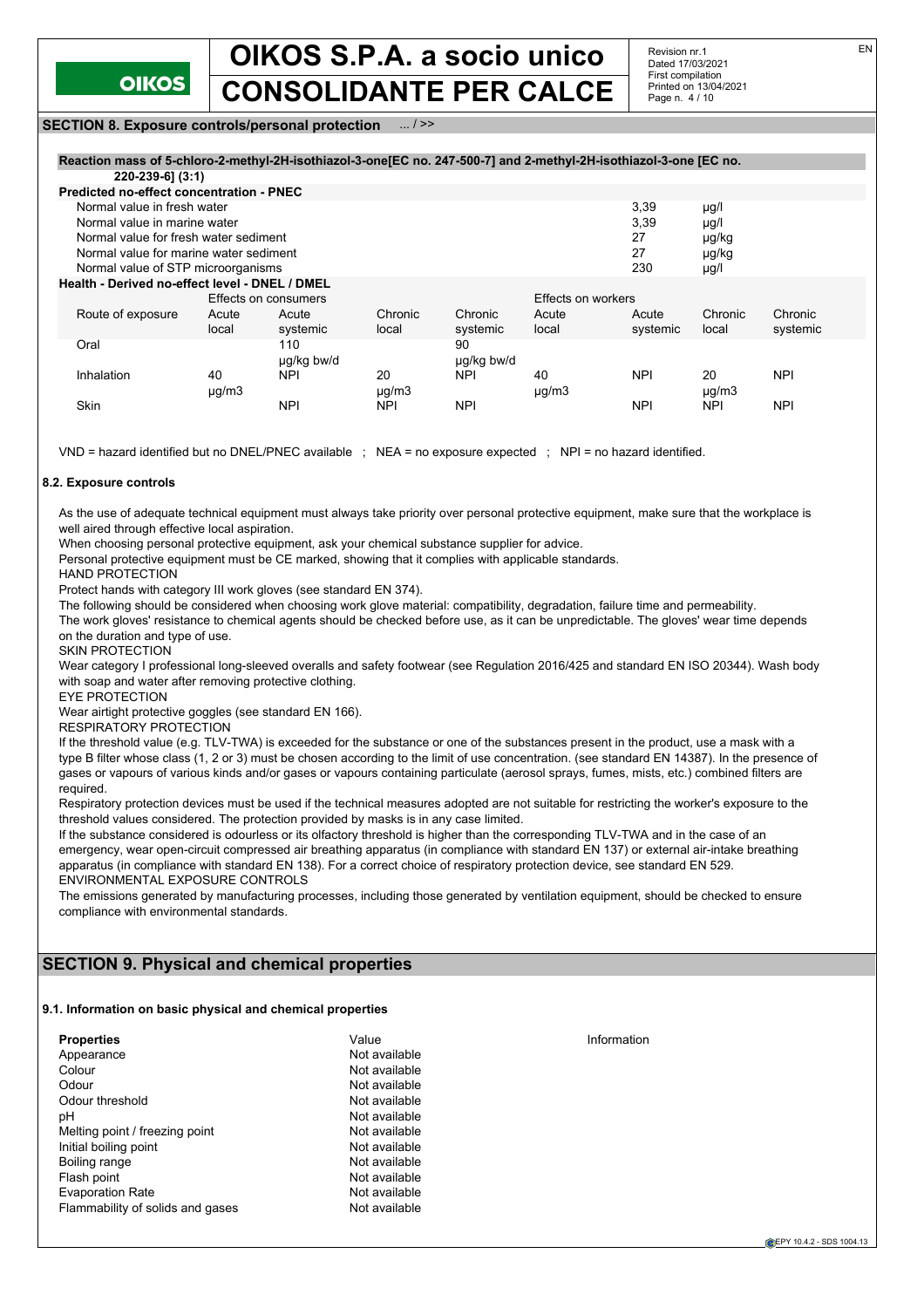

**SECTION 9. Physical and chemical properties** ... / >>

| Lower inflammability limit             | Not available |
|----------------------------------------|---------------|
| Upper inflammability limit             | Not available |
| Lower explosive limit                  | Not available |
| Upper explosive limit                  | Not available |
| Vapour pressure                        | Not available |
| Vapour density                         | Not available |
| Relative density                       | Not available |
| Solubility                             | Not available |
| Partition coefficient: n-octanol/water | Not available |
| Auto-ignition temperature              | Not available |
| Decomposition temperature              | Not available |
| Viscosity                              | Not available |
| <b>Explosive properties</b>            | Not available |
| Oxidising properties                   | Not available |
|                                        |               |

### **9.2. Other information**

Information not available

## **SECTION 10. Stability and reactivity**

## **10.1. Reactivity**

There are no particular risks of reaction with other substances in normal conditions of use.

#### **10.2. Chemical stability**

The product is stable in normal conditions of use and storage.

#### **10.3. Possibility of hazardous reactions**

No hazardous reactions are foreseeable in normal conditions of use and storage.

#### **10.4. Conditions to avoid**

None in particular. However the usual precautions used for chemical products should be respected.

#### **10.5. Incompatible materials**

Information not available

#### **10.6. Hazardous decomposition products**

Information not available

## **SECTION 11. Toxicological information**

In the absence of experimental data for the product itself, health hazards are evaluated according to the properties of the substances it contains, using the criteria specified in the applicable regulation for classification. It is therefore necessary to take into account the concentration of the individual hazardous substances indicated in section 3, to evaluate the toxicological effects of exposure to the product.

#### **11.1. Information on toxicological effects**

Metabolism, toxicokinetics, mechanism of action and other information

Information not available

Information on likely routes of exposure

Information not available

Delayed and immediate effects as well as chronic effects from short and long-term exposure

Information not available

Interactive effects

Revision nr.1 Dated 17/03/2021 First compilation Printed on 13/04/2021 Page n. 5 / 10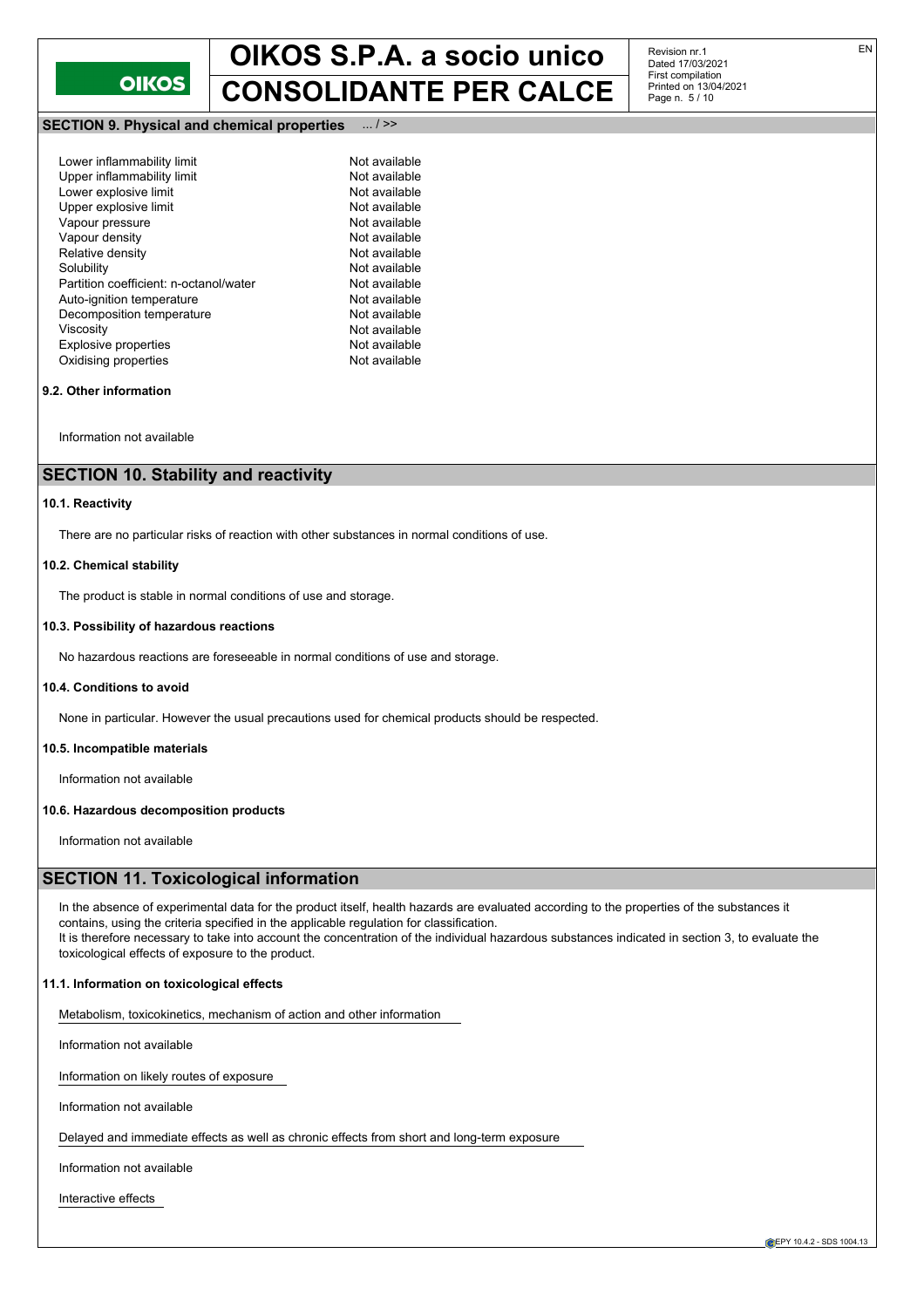

Revision nr.1 Dated 17/03/2021 First compilation Printed on 13/04/2021 Page n. 6 / 10

**SECTION 11. Toxicological information** ... / >>

Information not available

## ACUTE TOXICITY

ATE (Inhalation) of the mixture: Not classified (no significant component) ATE (Oral) of the mixture:  $\blacksquare$  Not classified (no significant component) ATE (Dermal) of the mixture:  $\blacksquare$  Not classified (no significant component)

Reaction mass of 5-chloro-2-methyl-2H-isothiazol-3-one[EC no. 247-500-7] and 2-methyl-2H-isothiazol-3-one [EC no. 220-239-6] (3:1)<br>LD50 (Oral) LD50 (Oral) > 64 mg/kg bw 64-561 (rat) 1008 mg/kg bw (rat) LC50 (Inhalation) > 171 mg/m3 171-2360 (rat)

1,2-benzisothiazol-3(2H)-one LD50 (Dermal) 2000 mg/kg bw (rat)

LD50 (Oral) > 490 mg/kg bw 490-670 (rat)

## SKIN CORROSION / IRRITATION

Does not meet the classification criteria for this hazard class

## SERIOUS EYE DAMAGE / IRRITATION

Does not meet the classification criteria for this hazard class

## RESPIRATORY OR SKIN SENSITISATION

May produce an allergic reaction. Contains:

Reaction mass of 5-chloro-2-methyl-2H-isothiazol-3-one[EC no. 247-500-7] and 2-methyl-2H-isothiazol-3-one [EC no. 220-239-6] (3:1) 1,2-benzisothiazol-3(2H)-one

### GERM CELL MUTAGENICITY

Does not meet the classification criteria for this hazard class

CARCINOGENICITY

Does not meet the classification criteria for this hazard class

## REPRODUCTIVE TOXICITY

Does not meet the classification criteria for this hazard class

### STOT - SINGLE EXPOSURE

Does not meet the classification criteria for this hazard class

## STOT - REPEATED EXPOSURE

Does not meet the classification criteria for this hazard class

### ASPIRATION HAZARD

Does not meet the classification criteria for this hazard class

## **SECTION 12. Ecological information**

Use this product according to good working practices. Avoid littering. Inform the competent authorities, should the product reach waterways or contaminate soil or vegetation.

## **12.1. Toxicity**

EN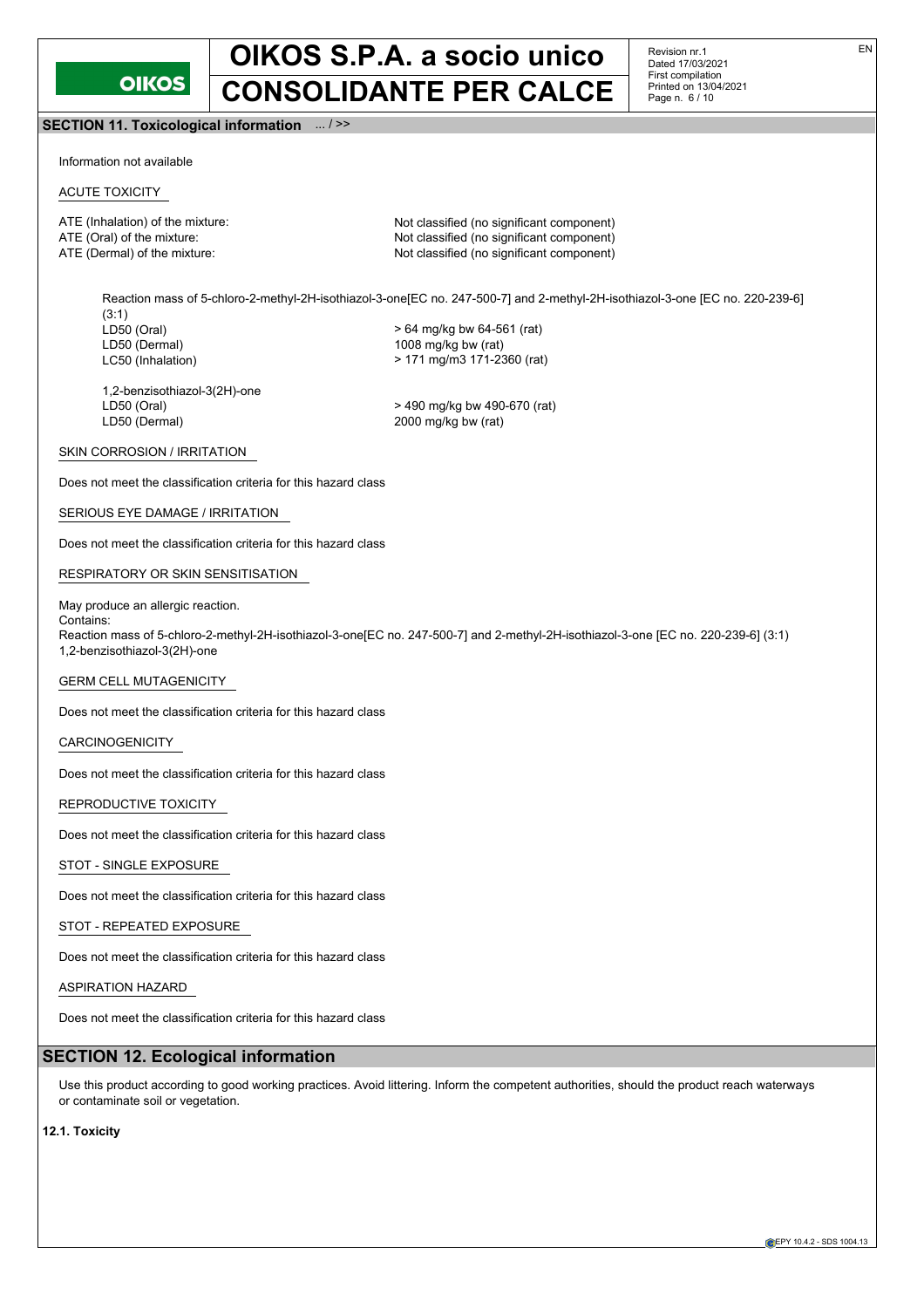

Revision nr.1 Dated 17/03/2021 First compilation Printed on 13/04/2021 Page n. 7 / 10

## **SECTION 12. Ecological information** ... / >>

| LC50 - for Fish                         | > 190 µg/l 190-330          |
|-----------------------------------------|-----------------------------|
| EC50 - for Crustacea                    | $> 7 \mu q/l 7-160$         |
| EC50 - for Algae / Aquatic Plants       | $> 6.3$ µg/l 6.3-27.3       |
| Chronic NOEC for Fish                   | 46,4 µg/l 35 days           |
| Chronic NOEC for Crustacea              | $> 111 \mu q/l 11.1 - 1050$ |
| 1,2-benzisothiazol-3(2H)-one            |                             |
| LC50 - for Fish                         | $> 2,15$ mg/l 2,15-22       |
| EC50 - for Crustacea                    | $> 2.9$ mg/l 2.9-2.94       |
| EC50 - for Algae / Aguatic Plants       | > 70 µg/l 70-150            |
| Chronic NOEC for Algae / Aguatic Plants | $>$ 40.3 µg/l 40-55         |

## **12.2. Persistence and degradability**

Reaction mass of 5-chloro-2-methyl-2H-isothiazol-3-one[EC no. 247-500-7] and 2-methyl-2H-isothiazol-3-one [EC no. 220-239-6] (3:1) Rapidly degradable

1,2-benzisothiazol-3(2H)-one Rapidly degradable

#### **12.3. Bioaccumulative potential**

Information not available

### **12.4. Mobility in soil**

Information not available

### **12.5. Results of PBT and vPvB assessment**

On the basis of available data, the product does not contain any PBT or vPvB in percentage ≥ than 0,1%.

## **12.6. Other adverse effects**

Information not available

## **SECTION 13. Disposal considerations**

## **13.1. Waste treatment methods**

Reuse, when possible. Neat product residues should be considered special non-hazardous waste. Disposal must be performed through an authorised waste management firm, in compliance with national and local regulations. CONTAMINATED PACKAGING

Contaminated packaging must be recovered or disposed of in compliance with national waste management regulations.

## **SECTION 14. Transport information**

The product is not dangerous under current provisions of the Code of International Carriage of Dangerous Goods by Road (ADR) and by Rail (RID), of the International Maritime Dangerous Goods Code (IMDG), and of the International Air Transport Association (IATA) regulations.

#### **14.1. UN number**

Not applicable

## **14.2. UN proper shipping name**

Not applicable

### **14.3. Transport hazard class(es)**

Not applicable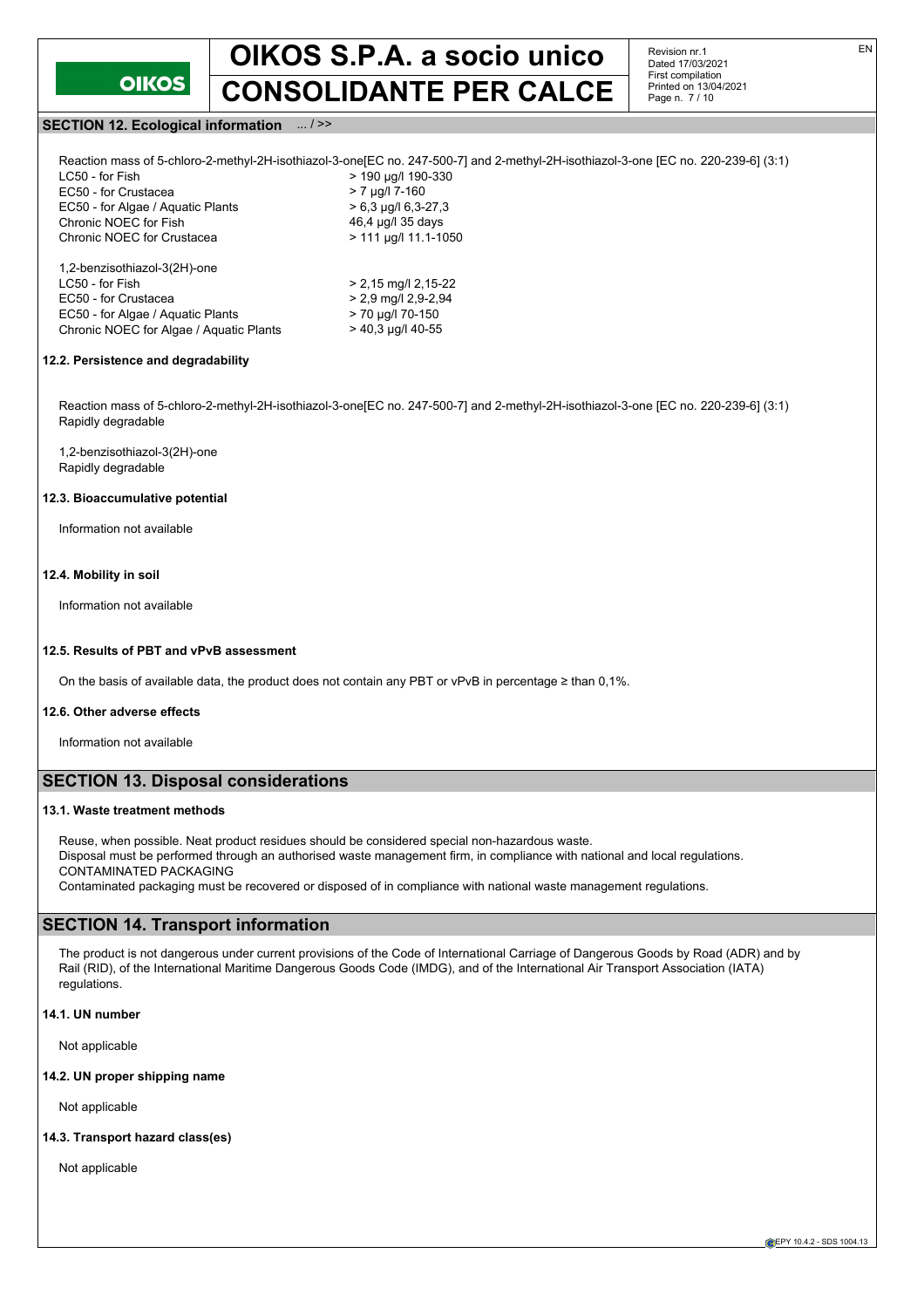Revision nr.1 Dated 17/03/2021 First compilation Printed on 13/04/2021 Page n. 8 / 10

**SECTION 14. Transport information** ... / >>

## **14.4. Packing group**

Not applicable

**14.5. Environmental hazards**

Not applicable

**14.6. Special precautions for user**

Not applicable

**None** 

## **14.7. Transport in bulk according to Annex II of Marpol and the IBC Code**

Information not relevant

## **SECTION 15. Regulatory information**

## **15.1. Safety, health and environmental regulations/legislation specific for the substance or mixture**

Seveso Category - Directive 2012/18/EC: None

Restrictions relating to the product or contained substances pursuant to Annex XVII to EC Regulation 1907/2006

Substances in Candidate List (Art. 59 REACH) On the basis of available data, the product does not contain any SVHC in percentage ≥ than 0,1%.

Substances subject to authorisation (Annex XIV REACH) **None** 

Substances subject to exportation reporting pursuant to (EC) Reg. 649/2012: **None** 

Substances subject to the Rotterdam Convention: **None** 

Substances subject to the Stockholm Convention: **None** 

Healthcare controls Information not available

## **15.2. Chemical safety assessment**

A chemical safety assessment has not been performed for the preparation/for the substances indicated in section 3.

## **SECTION 16. Other information**

Text of hazard (H) indications mentioned in section 2-3 of the sheet:

| <b>Acute Tox. 1</b>      | Acute toxicity, category 1                                         |
|--------------------------|--------------------------------------------------------------------|
| Acute Tox. 2             | Acute toxicity, category 2                                         |
| Acute Tox. 3             | Acute toxicity, category 3                                         |
| <b>Acute Tox. 4</b>      | Acute toxicity, category 4                                         |
| Skin Corr. 1B            | Skin corrosion, category 1B                                        |
| Eye Dam. 1               | Serious eye damage, category 1                                     |
| Skin Irrit. 2            | Skin irritation, category 2                                        |
| <b>Skin Sens. 1</b>      | Skin sensitization, category 1                                     |
| <b>Aquatic Acute 1</b>   | Hazardous to the aquatic environment, acute toxicity, category 1   |
| <b>Aquatic Chronic 1</b> | Hazardous to the aquatic environment, chronic toxicity, category 1 |
| <b>Aquatic Chronic 2</b> | Hazardous to the aquatic environment, chronic toxicity, category 2 |
| H330                     | Fatal if inhaled.                                                  |
| H310                     | Fatal in contact with skin.                                        |
| H330                     | Fatal if inhaled.                                                  |
| H301                     | Toxic if swallowed.                                                |
| H302                     | Harmful if swallowed.                                              |
| H314                     | Causes severe skin burns and eye damage.                           |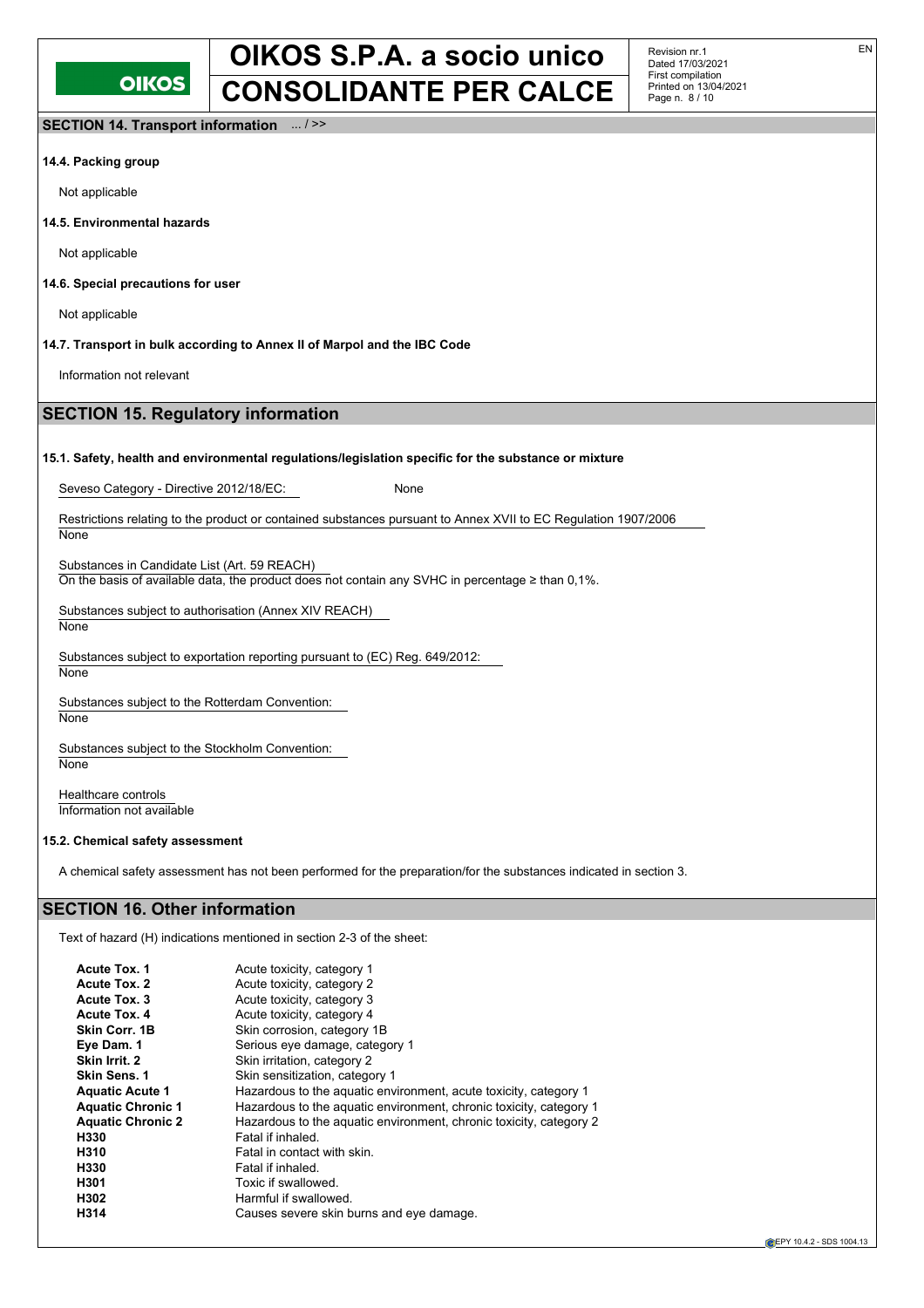

Revision nr.1 Dated 17/03/2021 First compilation Printed on 13/04/2021 Page n. 9 / 10

## **SECTION 16. Other information** ... / >>

| Causes serious eye damage.                            |
|-------------------------------------------------------|
| Causes skin irritation.                               |
| May cause an allergic skin reaction.                  |
| Very toxic to aquatic life.                           |
| Very toxic to aquatic life with long lasting effects. |
| Toxic to aquatic life with long lasting effects.      |
| Safety data sheet available on request.               |
|                                                       |

LEGEND:

- ADR: European Agreement concerning the carriage of Dangerous goods by Road
- CAS NUMBER: Chemical Abstract Service Number - CE50: Effective concentration (required to induce a 50% effect)
- CE NUMBER: Identifier in ESIS (European archive of existing substances)
- CLP: EC Regulation 1272/2008
- DNEL: Derived No Effect Level
- EmS: Emergency Schedule
- GHS: Globally Harmonized System of classification and labeling of chemicals
- IATA DGR: International Air Transport Association Dangerous Goods Regulation
- IC50: Immobilization Concentration 50%
- IMDG: International Maritime Code for dangerous goods
- IMO: International Maritime Organization
- INDEX NUMBER: Identifier in Annex VI of CLP
- LC50: Lethal Concentration 50%
- LD50: Lethal dose 50%
- OEL: Occupational Exposure Level
- PBT: Persistent bioaccumulative and toxic as REACH Regulation
- PEC: Predicted environmental Concentration
- PEL: Predicted exposure level
- PNEC: Predicted no effect concentration
- REACH: EC Regulation 1907/2006
- RID: Regulation concerning the international transport of dangerous goods by train
- TLV: Threshold Limit Value
- TLV CEILING: Concentration that should not be exceeded during any time of occupational exposure.
- TWA STEL: Short-term exposure limit
- TWA: Time-weighted average exposure limit
- VOC: Volatile organic Compounds
- vPvB: Very Persistent and very Bioaccumulative as for REACH Regulation
- WGK: Water hazard classes (German).

### GENERAL BIBLIOGRAPHY

- 1. Regulation (EC) 1907/2006 (REACH) of the European Parliament
- 2. Regulation (EC) 1272/2008 (CLP) of the European Parliament
- 3. Regulation (EU) 790/2009 (I Atp. CLP) of the European Parliament
- 4. Regulation (EU) 2015/830 of the European Parliament
- 5. Regulation (EU) 286/2011 (II Atp. CLP) of the European Parliament
- 6. Regulation (EU) 618/2012 (III Atp. CLP) of the European Parliament
- 7. Regulation (EU) 487/2013 (IV Atp. CLP) of the European Parliament
- 8. Regulation (EU) 944/2013 (V Atp. CLP) of the European Parliament
- 9. Regulation (EU) 605/2014 (VI Atp. CLP) of the European Parliament
- 10. Regulation (EU) 2015/1221 (VII Atp. CLP) of the European Parliament
- 11. Regulation (EU) 2016/918 (VIII Atp. CLP) of the European Parliament
- 12. Regulation (EU) 2016/1179 (IX Atp. CLP)
- 13. Regulation (EU) 2017/776 (X Atp. CLP)
- 14. Regulation (EU) 2018/669 (XI Atp. CLP)
- 15. Regulation (EU) 2018/1480 (XIII Atp. CLP)
- 16. Regulation (EU) 2019/521 (XII Atp. CLP)
- The Merck Index. 10th Edition
- Handling Chemical Safety
- INRS Fiche Toxicologique (toxicological sheet)
- Patty Industrial Hygiene and Toxicology
- N.I. Sax Dangerous properties of Industrial Materials-7, 1989 Edition
- IFA GESTIS website
- ECHA website
- Database of SDS models for chemicals Ministry of Health and ISS (Istituto Superiore di Sanità) Italy